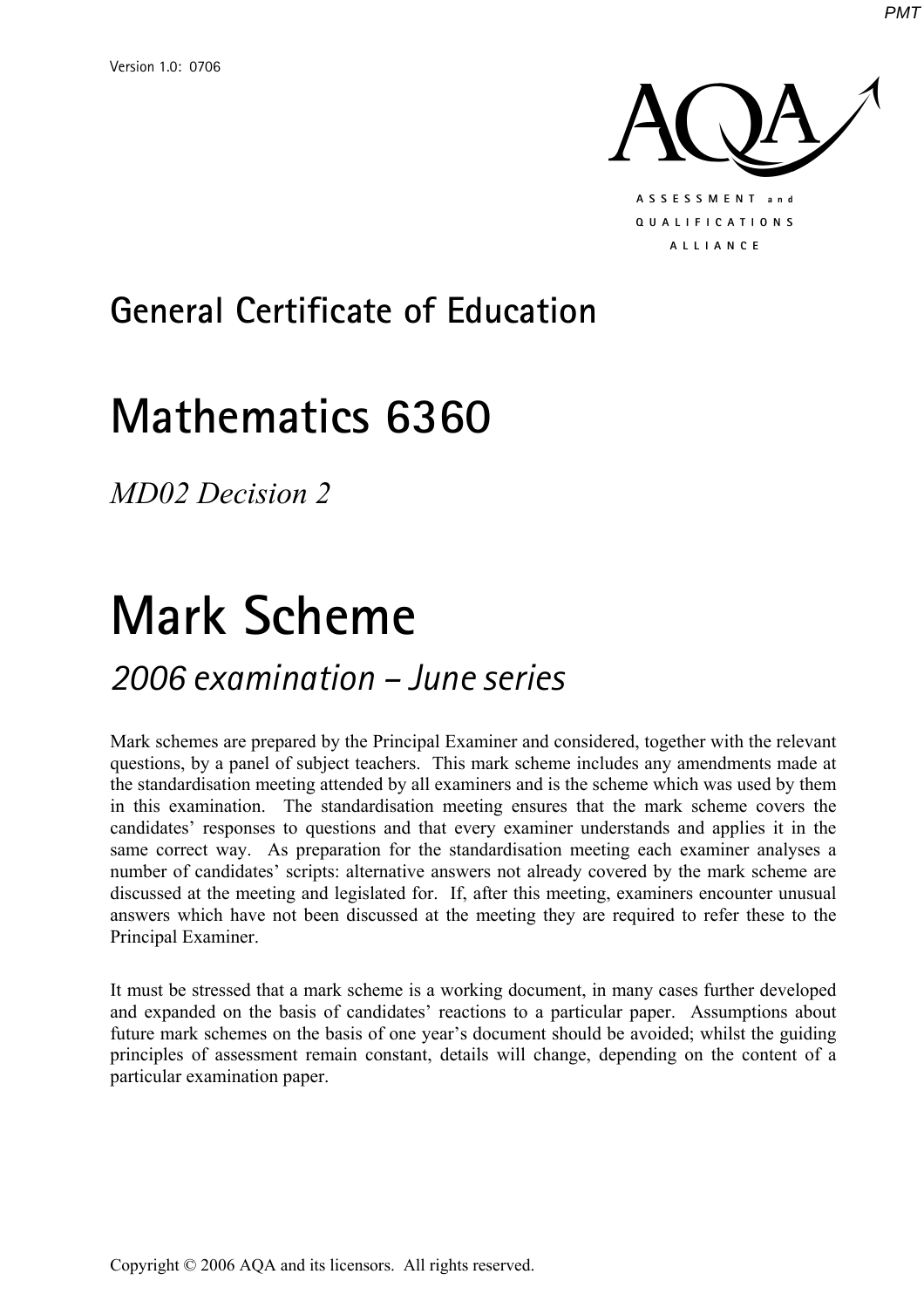## **Key To Mark Scheme And Abbreviations Used In Marking**

| M                          | mark is for method                                                 |              |                            |  |  |  |  |  |  |  |
|----------------------------|--------------------------------------------------------------------|--------------|----------------------------|--|--|--|--|--|--|--|
| m or dM                    | mark is dependent on one or more M marks and is for method         |              |                            |  |  |  |  |  |  |  |
| $\mathbf{A}$               | mark is dependent on M or m marks and is for accuracy              |              |                            |  |  |  |  |  |  |  |
| B                          | mark is independent of M or m marks and is for method and accuracy |              |                            |  |  |  |  |  |  |  |
| E                          | mark is for explanation                                            |              |                            |  |  |  |  |  |  |  |
|                            |                                                                    |              |                            |  |  |  |  |  |  |  |
| $\sqrt{\text{or ft or F}}$ | follow through from previous                                       |              |                            |  |  |  |  |  |  |  |
|                            | incorrect result                                                   | <b>MC</b>    | mis-copy                   |  |  |  |  |  |  |  |
| CAO                        | correct answer only                                                | <b>MR</b>    | mis-read                   |  |  |  |  |  |  |  |
| <b>CSO</b>                 | correct solution only                                              | RA           | required accuracy          |  |  |  |  |  |  |  |
| <b>AWFW</b>                | anything which falls within                                        | <b>FW</b>    | further work               |  |  |  |  |  |  |  |
| <b>AWRT</b>                | anything which rounds to                                           | <b>ISW</b>   | ignore subsequent work     |  |  |  |  |  |  |  |
| <b>ACF</b>                 | any correct form                                                   | <b>FIW</b>   | from incorrect work        |  |  |  |  |  |  |  |
| AG                         | answer given                                                       | <b>BOD</b>   | given benefit of doubt     |  |  |  |  |  |  |  |
| SC                         | special case                                                       | <b>WR</b>    | work replaced by candidate |  |  |  |  |  |  |  |
| OE                         | or equivalent                                                      | FB           | formulae book              |  |  |  |  |  |  |  |
| A2,1                       | 2 or 1 (or 0) accuracy marks                                       | <b>NOS</b>   | not on scheme              |  |  |  |  |  |  |  |
| $-xEE$                     | $deduct x$ marks for each error                                    | G            | graph                      |  |  |  |  |  |  |  |
| <b>NMS</b>                 | no method shown                                                    | $\mathbf{c}$ | candidate                  |  |  |  |  |  |  |  |
| PI                         | possibly implied                                                   | sf           | significant figure $(s)$   |  |  |  |  |  |  |  |
| <b>SCA</b>                 | substantially correct approach                                     | dp           | decimal place(s)           |  |  |  |  |  |  |  |
|                            |                                                                    |              |                            |  |  |  |  |  |  |  |

#### **No Method Shown**

Where the question specifically requires a particular method to be used, we must usually see evidence of use of this method for any marks to be awarded. However, there are situations in some units where part marks would be appropriate, particularly when similar techniques are involved. Your Principal Examiner will alert you to these and details will be provided on the mark scheme.

Where the answer can be reasonably obtained without showing working and it is very unlikely that the correct answer can be obtained by using an incorrect method, we must award **full marks**. However, the obvious penalty to candidates showing no working is that incorrect answers, however close, earn **no marks**.

Where a question asks the candidate to state or write down a result, no method need be shown for full marks.

Where the permitted calculator has functions which reasonably allow the solution of the question directly, the correct answer without working earns **full marks**, unless it is given to less than the degree of accuracy accepted in the mark scheme, when it gains **no marks**.

**Otherwise we require evidence of a correct method for any marks to be awarded.**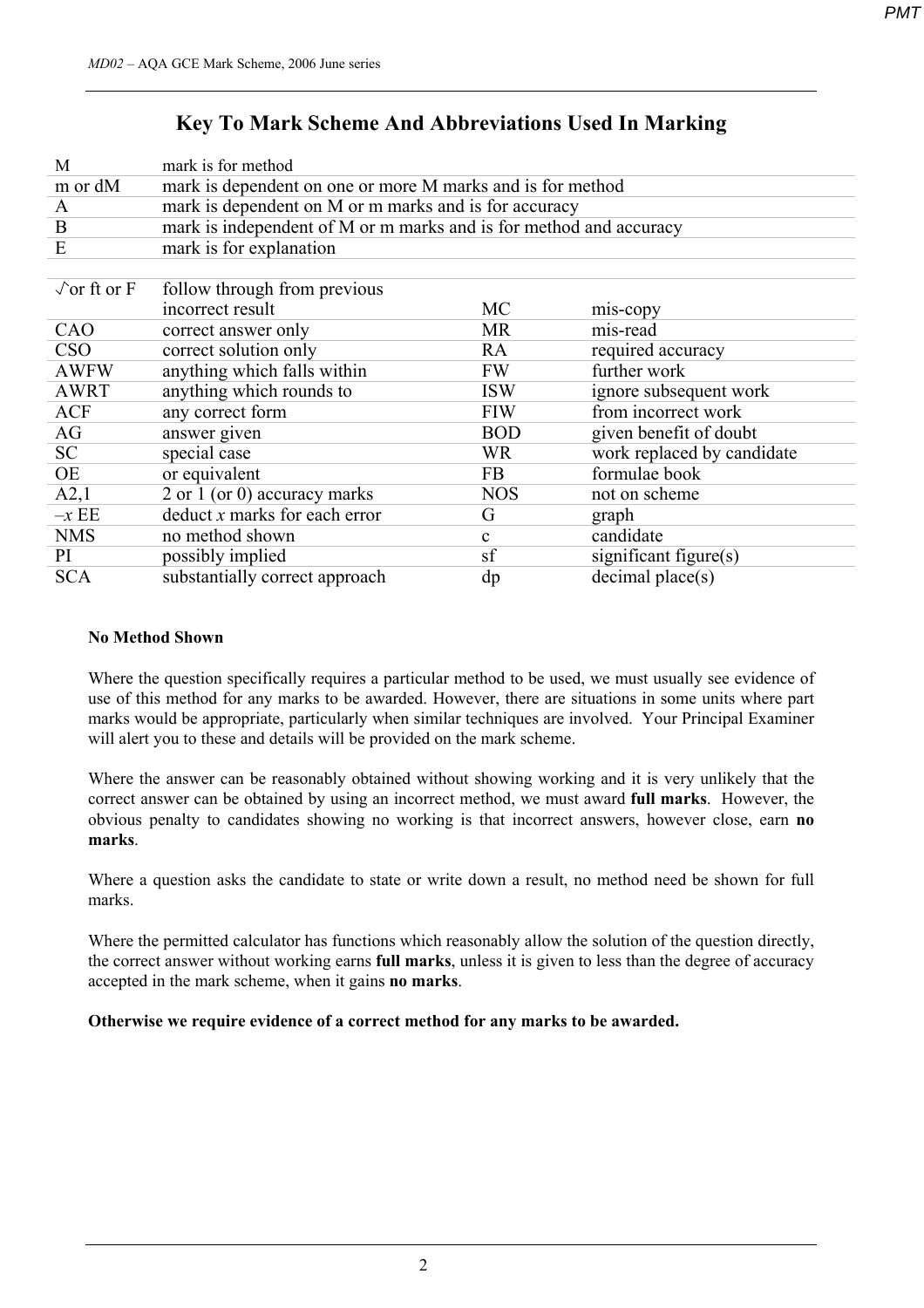### **MD02**

| Q    | <b>Solution</b>                                                                        | <b>Marks</b>    | <b>Total</b>   | <b>Comments</b>                                            |
|------|----------------------------------------------------------------------------------------|-----------------|----------------|------------------------------------------------------------|
| 1(a) | B                                                                                      |                 | D              |                                                            |
|      | 5                                                                                      |                 | 8 17           | H                                                          |
|      |                                                                                        |                 |                | 4                                                          |
|      |                                                                                        |                 |                |                                                            |
|      | $\overline{2}$<br>v<br>Ð                                                               |                 | 10             | 21                                                         |
|      |                                                                                        |                 |                |                                                            |
|      | Enritest<br>finish time<br>shart (Inte                                                 |                 | ПA<br>4. I     |                                                            |
|      | Doutles:                                                                               |                 |                | G                                                          |
|      | 14<br>8                                                                                |                 |                | $\mathbf{2}$                                               |
|      |                                                                                        | M1              |                | <b>SCA</b>                                                 |
|      |                                                                                        | A1              |                | (almost correct 2 slips)                                   |
|      |                                                                                        | A1              | $\mathfrak{Z}$ | Correct                                                    |
|      |                                                                                        |                 |                |                                                            |
| (b)  | Forward pass for earliest start times                                                  | M1<br>A1        | $\overline{2}$ | All correct                                                |
|      |                                                                                        |                 |                |                                                            |
| (c)  | Backward pass for latest finish times                                                  | M1              |                |                                                            |
|      |                                                                                        | A <sub>1</sub>  | $\sqrt{2}$     | All correct                                                |
|      |                                                                                        |                 |                |                                                            |
| (d)  | Critical path $A \, B \, E \, H \, I$                                                  | B1              | $\mathbf{1}$   |                                                            |
| (e)  | Non critical<br>$\mathcal{C}$<br>$\cal F$<br>$\cal G$<br>$\boldsymbol{D}$              | M1              |                | At least one float time correct                            |
|      | $\overline{3}$<br>$\overline{2}$<br>$\overline{\mathbf{3}}$<br>$\overline{4}$<br>Float | A1              | $\sqrt{2}$     | All correct                                                |
|      |                                                                                        |                 |                |                                                            |
| (f)  |                                                                                        |                 |                |                                                            |
|      |                                                                                        | F               |                | G                                                          |
|      |                                                                                        |                 |                |                                                            |
|      |                                                                                        |                 | D              |                                                            |
|      |                                                                                        |                 |                |                                                            |
|      | B<br>A                                                                                 | E               |                | H                                                          |
|      |                                                                                        | 10              | 14             | 17<br>21                                                   |
|      |                                                                                        |                 |                |                                                            |
|      | 'their' critical path on chart                                                         | $B1\mathcal{N}$ |                |                                                            |
|      | C from 6 to 14 (with space $2-6$ )                                                     | M1              |                | One other activity (condone no slack or<br>earliest start) |
|      | D from 9 to 17 (with slack 7-9)                                                        |                 |                |                                                            |
|      | F & G from 10 to 21 with appropriate slack                                             | A1              |                | 2 other non critical activities                            |
|      |                                                                                        | A1              | $\overline{4}$ | All correct                                                |
|      | <b>Total</b>                                                                           |                 | 14             |                                                            |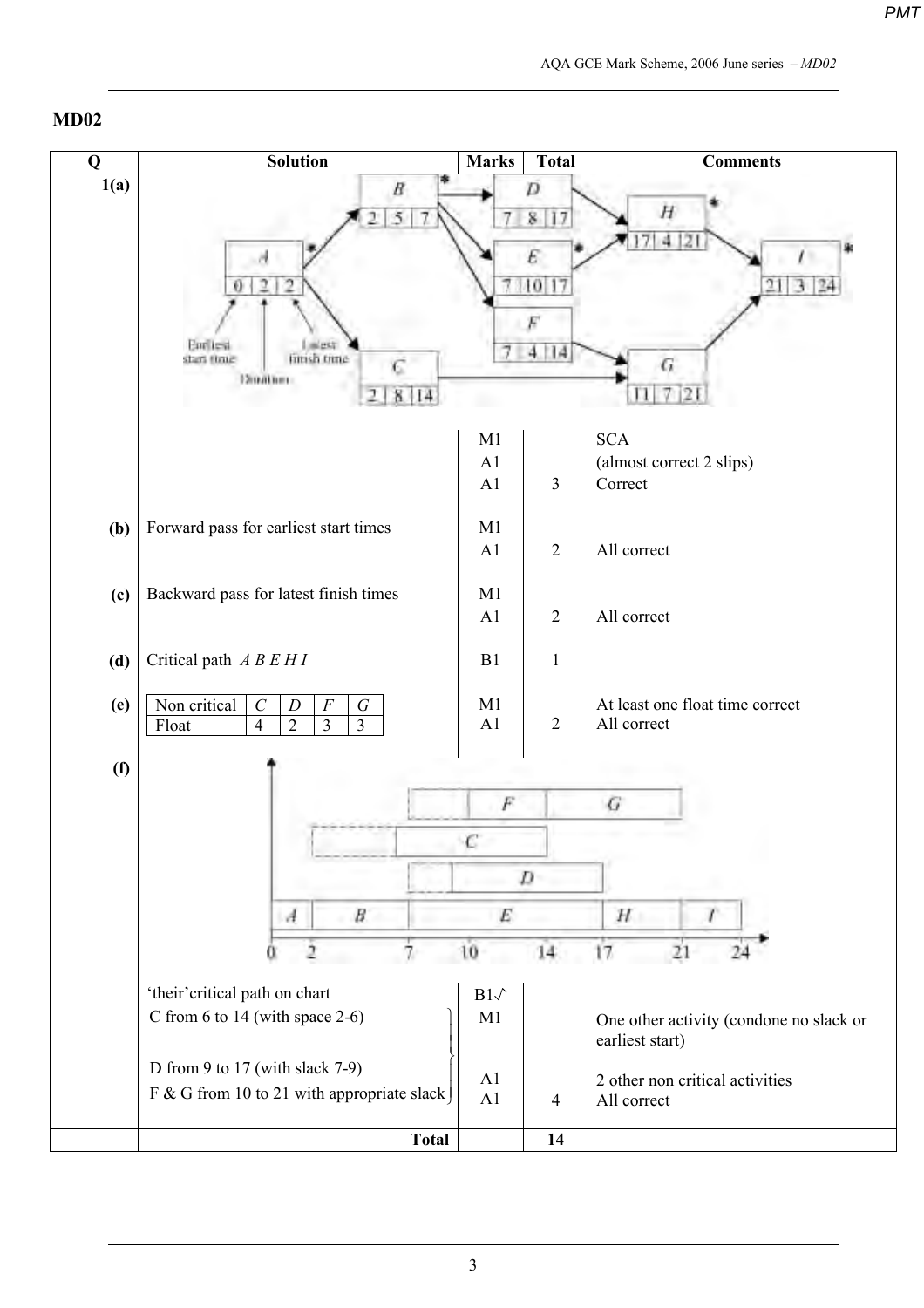| MD02 (cont)<br>$\mathbf 0$ |                                                              |                                                                                                      |                                                                                         | <b>Solution</b>                                                                               |                                                                                         |                                                                                            | <b>Marks</b>   | <b>Total</b>   |                            |                                           | <b>Comments</b>            |                                         |                            |
|----------------------------|--------------------------------------------------------------|------------------------------------------------------------------------------------------------------|-----------------------------------------------------------------------------------------|-----------------------------------------------------------------------------------------------|-----------------------------------------------------------------------------------------|--------------------------------------------------------------------------------------------|----------------|----------------|----------------------------|-------------------------------------------|----------------------------|-----------------------------------------|----------------------------|
| 2(a)                       | Add extra row with all values equal                          |                                                                                                      |                                                                                         |                                                                                               |                                                                                         |                                                                                            | B1             | $\mathbf{1}$   |                            | Usually $+25$ and below rest              |                            |                                         |                            |
|                            |                                                              |                                                                                                      |                                                                                         |                                                                                               |                                                                                         |                                                                                            |                |                | 18<br>23<br>20<br>21<br>25 | 15<br>24<br>16<br>17<br>25                | 19<br>22<br>18<br>18<br>25 | 20<br>25<br>22<br>23<br>25              | 17<br>23<br>19<br>20<br>25 |
| (b)                        | Reduce columns first                                         |                                                                                                      |                                                                                         |                                                                                               |                                                                                         |                                                                                            | M1             |                |                            |                                           |                            | Do not award if full row of zeros added |                            |
|                            |                                                              | ${\bf P}$                                                                                            | Q                                                                                       | $\mathbf R$                                                                                   | S                                                                                       | $\mathbf T$                                                                                |                |                |                            |                                           |                            |                                         |                            |
|                            | A<br>$\mathbf{B}$<br>$\mathbf C$                             | $\boldsymbol{0}$<br>5<br>$\overline{2}$                                                              | $\overline{0}$<br>9<br>$\mathbf{1}$                                                     | $\mathbf{1}$<br>$\overline{4}$<br>$\boldsymbol{0}$                                            | $\boldsymbol{0}$<br>5<br>$\overline{2}$                                                 | $\boldsymbol{0}$<br>6<br>$\overline{2}$                                                    |                |                |                            |                                           |                            |                                         |                            |
|                            | D<br>(E)                                                     | $\overline{3}$<br>$\overline{7}$                                                                     | $\overline{2}$<br>10                                                                    | $\overline{0}$<br>$\overline{7}$                                                              | $\overline{3}$<br>$\overline{5}$                                                        | $\overline{3}$<br>8                                                                        | A <sub>1</sub> |                |                            |                                           |                            |                                         |                            |
|                            | Reduce rows next                                             |                                                                                                      |                                                                                         |                                                                                               |                                                                                         |                                                                                            | M1             |                |                            | reduce row first                          |                            | These 2 marks available for those who   |                            |
|                            |                                                              | $\boldsymbol{0}$<br>$\mathbf{1}$<br>$\overline{2}$<br>$\overline{3}$<br>$\overline{2}$               | $\boldsymbol{0}$<br>5<br>$\mathbf{1}$<br>$\overline{2}$<br>$\overline{5}$               | 1<br>$\mathbf{0}$<br>$\overline{0}$<br>$\boldsymbol{0}$<br>$\overline{2}$                     | $\boldsymbol{0}$<br>$\mathbf{1}$<br>$\overline{2}$<br>$\overline{3}$<br>$\overline{0}$  | $\boldsymbol{0}$<br>$\begin{array}{c} 2 \\ 2 \\ 3 \end{array}$<br>$\overline{3}$           | $A1\sqrt{ }$   |                |                            | One error only                            |                            |                                         |                            |
|                            | with least entry remaining being 1                           |                                                                                                      |                                                                                         |                                                                                               |                                                                                         | Covering zeros requires 3 lines so adjust                                                  | M1             |                |                            |                                           |                            | SC if full row of zeros, award M1 for   |                            |
|                            | $\mathbf{A}$<br>$\mathbf R$<br>$\mathbf C$<br>${\bf D}$<br>E | $\mathbf{P}$<br>$\boldsymbol{0}$<br>$\overline{0}$<br>$\mathbf{1}$<br>$\overline{2}$<br>$\mathbf{1}$ | Q<br>$\mathbf{0}$<br>$\overline{4}$<br>$\overline{0}$<br>$\mathbf{1}$<br>$\overline{4}$ | $\mathbf{R}$<br>$\overline{2}$<br>$\overline{0}$<br>$0\,$<br>$\overline{0}$<br>$\overline{2}$ | S<br>$\mathbf{1}$<br>$\mathbf{1}$<br>$\overline{2}$<br>$\overline{3}$<br>$\overline{0}$ | $\mathbf T$<br>$\overline{0}$<br>$\mathbf{1}$<br>$1\,$<br>$\overline{2}$<br>$\overline{2}$ | $A1\sqrt{ }$   |                |                            | final correct matrix<br>ft one error only |                            | further stage of adjustment and A1 for  |                            |
|                            |                                                              |                                                                                                      |                                                                                         |                                                                                               |                                                                                         | Match: A-Tim; B-Phil; C-Quin; D-Ros                                                        | B1             |                |                            |                                           |                            |                                         |                            |
|                            |                                                              |                                                                                                      |                                                                                         |                                                                                               |                                                                                         | $Minm Time = 17 + 23 + 16 + 18 = 74$ secs                                                  | B1             | $8\,$          |                            |                                           |                            |                                         |                            |
|                            |                                                              |                                                                                                      |                                                                                         |                                                                                               |                                                                                         | <b>Total</b>                                                                               |                | $\overline{9}$ |                            |                                           |                            |                                         |                            |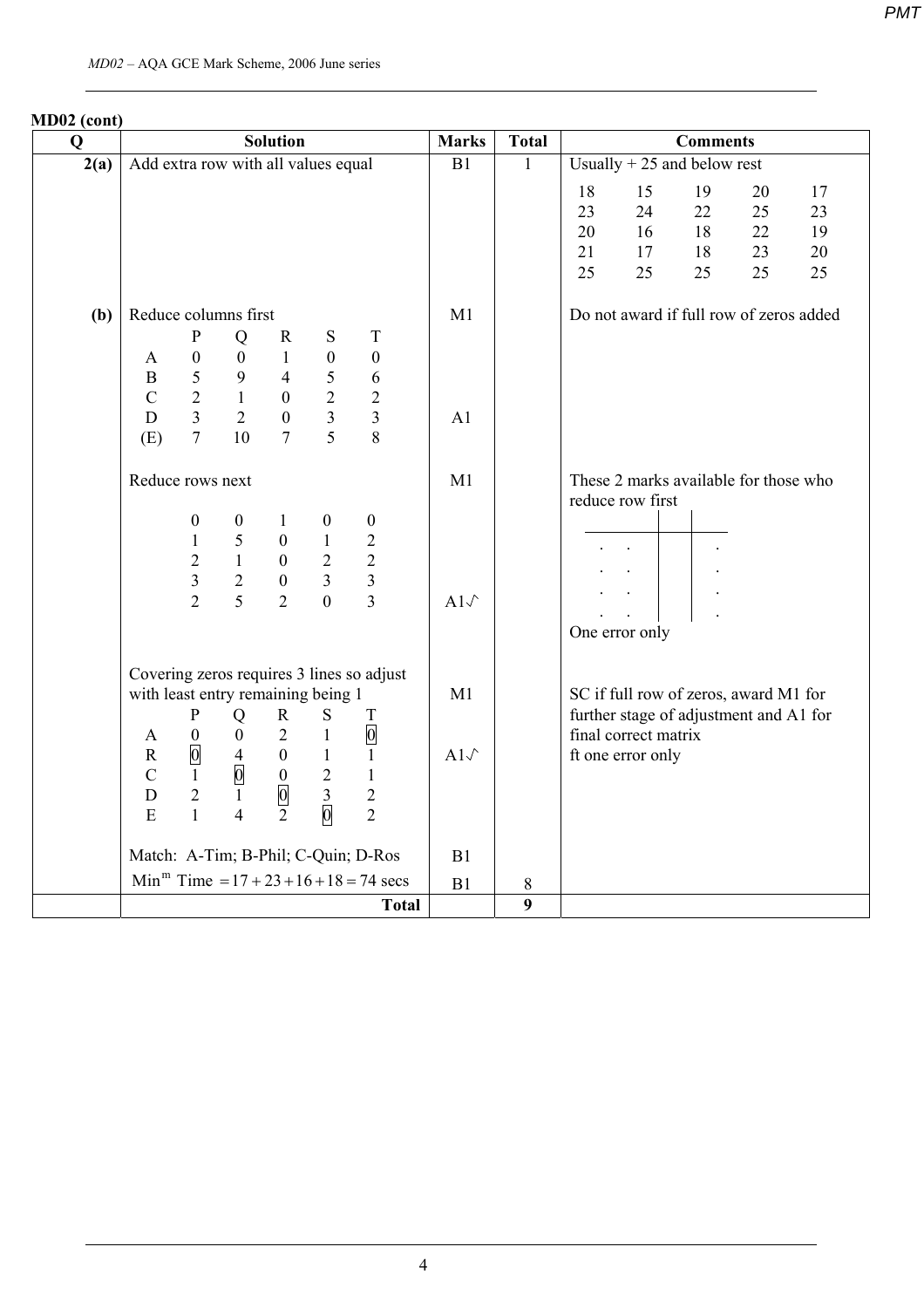| MD02 (cont) |                                                                                   |                               |                |                                            |
|-------------|-----------------------------------------------------------------------------------|-------------------------------|----------------|--------------------------------------------|
| Q           | <b>Solution</b>                                                                   | <b>Marks</b>                  | <b>Total</b>   | <b>Comments</b>                            |
| 3(a)        | Working back from H                                                               |                               |                | Alternatively, from A                      |
|             | Starting from $A$ (network)                                                       |                               |                |                                            |
|             |                                                                                   |                               |                |                                            |
|             | $F \frac{5}{2} 4^3$<br>$\mathcal{B}$ $8^{\rm{l}}$                                 | B1                            |                | First (stage) costs                        |
|             |                                                                                   | M1                            |                | second stage attempt                       |
|             | $C\chi^{\gamma'}6^2$<br>$H \frac{16^{2}}{14^{4}} 14^{5}$                          | M1                            |                | second stage indicated eg $152$ etc        |
|             |                                                                                   | M1                            |                | Third stage attempt (two numbers crossed   |
|             |                                                                                   |                               |                | out)                                       |
|             |                                                                                   | A <sub>1</sub>                |                | Final value of 14 Dep on M2 earned         |
|             | $D 9^{x'} 6^{x'} 5^3$ $G 12^{x'} 8^4$                                             | A1                            | 6              | All "correct" with 2 clear routes to cost  |
|             |                                                                                   |                               |                | of 14                                      |
|             | $E 8^1$                                                                           |                               |                | (or equivalent in tabular form)            |
|             |                                                                                   |                               |                |                                            |
| (b)         | Min $cost = 14$                                                                   | B1                            |                |                                            |
|             | <b>ABCFH</b>                                                                      | B1                            |                |                                            |
|             | and ABCDGH                                                                        | B1                            | $\overline{3}$ |                                            |
|             | <b>Total</b>                                                                      |                               | 9              |                                            |
| 4(a)        | $\boldsymbol{D}$                                                                  | B1                            | $\mathbf{1}$   |                                            |
|             |                                                                                   |                               |                |                                            |
| (b)         | $(17 + 25 + 35 + 13 + 12 + 13 = 115)$                                             | B1                            | $\mathbf{1}$   |                                            |
|             |                                                                                   |                               |                |                                            |
| (c)         | $ABD_{\text{max}} = 25$ ; $GED_{\text{max}} = 12$                                 | B <sub>1</sub> B <sub>1</sub> | $\overline{2}$ |                                            |
|             |                                                                                   |                               |                |                                            |
| (d)(i)      |                                                                                   |                               |                |                                            |
|             |                                                                                   |                               |                |                                            |
|             |                                                                                   | M1                            |                | Forward and backward flows                 |
|             |                                                                                   | M1                            |                | Adjusting flows on diagram                 |
|             |                                                                                   | M1                            |                | Routes and flows in chart                  |
|             |                                                                                   | A <sub>1</sub>                |                | One correct other than ABD, GED            |
|             |                                                                                   | A1                            |                | Another correct                            |
|             | Route<br><b>ABD</b><br><b>GED</b><br><b>GFD</b><br>GD<br>AD<br><b>GEBD</b><br>AFD |                               |                |                                            |
|             | Flow<br>25<br>15<br>$\overline{7}$<br>12<br>16<br>13<br>17                        | A <sub>1</sub>                | 6              | All correct                                |
|             |                                                                                   |                               |                |                                            |
| (ii)        | $Total = 105$                                                                     | B1                            |                |                                            |
|             | Max flow                                                                          |                               |                |                                            |
|             |                                                                                   |                               |                |                                            |
|             | 32                                                                                |                               |                |                                            |
|             |                                                                                   |                               |                |                                            |
|             |                                                                                   | B1                            | $\overline{2}$ |                                            |
|             |                                                                                   |                               |                |                                            |
|             | 16                                                                                |                               |                |                                            |
|             |                                                                                   |                               |                |                                            |
| (iii)       | Cut through AF, AD, BD, DE, DG, and                                               | M <sub>1</sub>                |                | Through 3 saturated arcs (fairly generous) |
|             | <b>GF</b>                                                                         | A1                            | $\overline{2}$ | Correct                                    |
|             |                                                                                   |                               |                |                                            |
| (e)         | Reduce max flow by their EG                                                       | M1                            |                | Reduce by 4 since everywhere else          |
|             | changing 19 to 15                                                                 |                               |                | saturated                                  |
|             | $\Rightarrow$ New max = 101                                                       | A <sub>1</sub>                | $\overline{2}$ | Correct answer $\Rightarrow$ 2 marks       |
|             | <b>Total</b>                                                                      |                               | 16             |                                            |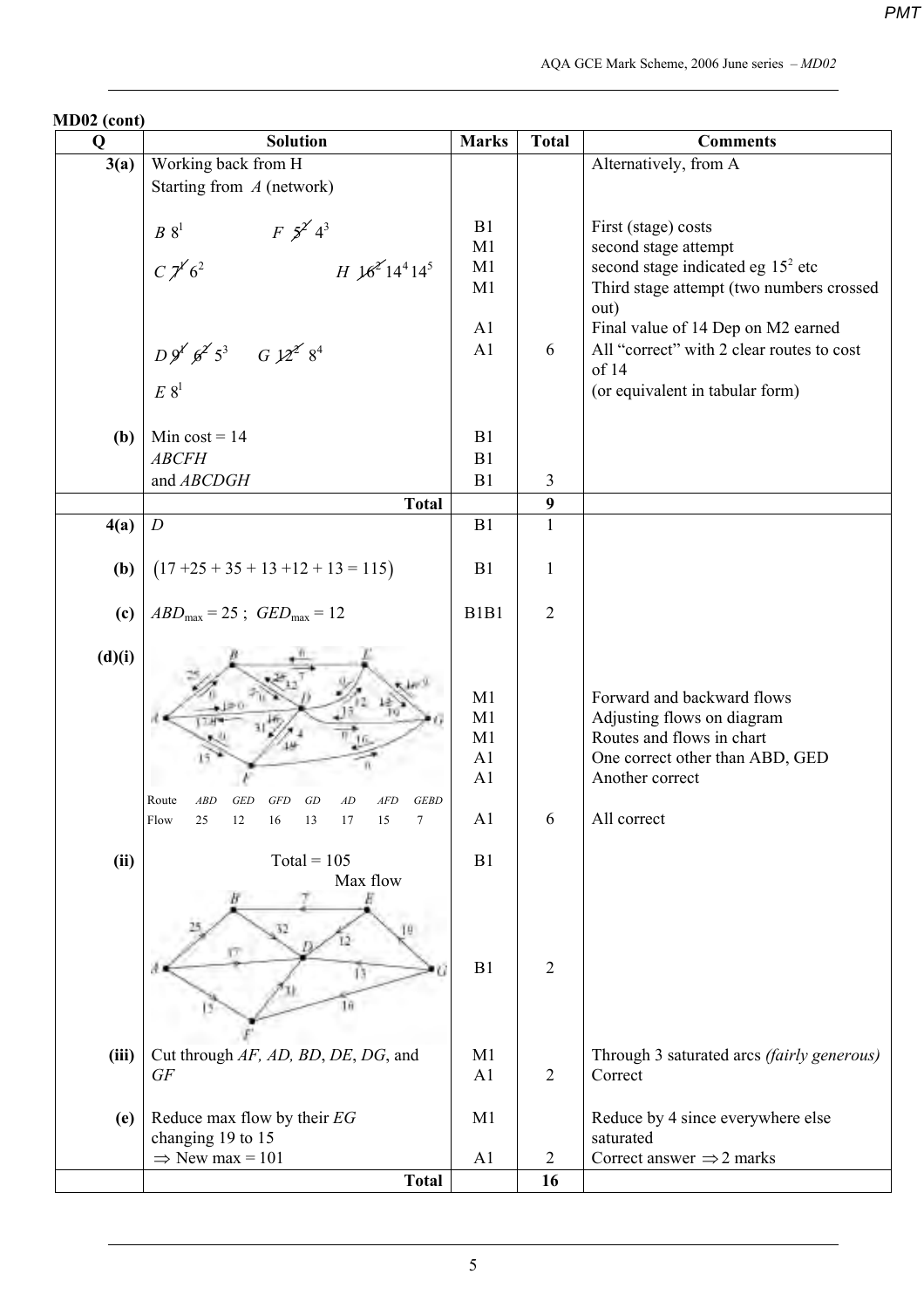| Q      |                                                                                   |                |                                                                                                                                | <b>Solution</b> |                                              |                                                               |                                 | <b>Marks</b>       | <b>Total</b>    | <b>Comments</b>                                                                       |
|--------|-----------------------------------------------------------------------------------|----------------|--------------------------------------------------------------------------------------------------------------------------------|-----------------|----------------------------------------------|---------------------------------------------------------------|---------------------------------|--------------------|-----------------|---------------------------------------------------------------------------------------|
| 5(a)   | $3x+7y \le 33$                                                                    |                |                                                                                                                                |                 |                                              |                                                               |                                 | M1                 |                 | One correct inequality, or all using $\leq$                                           |
|        | $x+2y \le 10$                                                                     |                |                                                                                                                                |                 |                                              |                                                               |                                 |                    |                 |                                                                                       |
|        | $2x+7y \le 26$                                                                    |                |                                                                                                                                |                 |                                              |                                                               |                                 | A <sub>1</sub>     | 2               | All correct                                                                           |
| (b)(i) | Compare $\frac{33}{3}, \frac{10}{1}, \frac{26}{2}$                                |                |                                                                                                                                |                 |                                              |                                                               |                                 | E1                 |                 |                                                                                       |
|        | $pivot = 1$                                                                       |                |                                                                                                                                |                 | Choose smallest positive value $\Rightarrow$ |                                                               |                                 | E1                 | $\overline{2}$  |                                                                                       |
| (ii)   | $\overline{P}$<br>$\mathbf 1$<br>$\overline{0}$<br>$\overline{0}$<br>$\mathbf{0}$ |                | $\begin{array}{ccccccccc} x & y & r & s \\ 0 & -1 & 0 & 4 \\ 0 & 1 & 1 & -3 \\ 1 & 2 & 0 & 1 \\ 0 & 3 & 0 & -2 \\ \end{array}$ |                 |                                              | t<br>$\boldsymbol{0}$<br>$\boldsymbol{0}$<br>$\boldsymbol{0}$ | Value<br>40<br>3<br>$10\,$<br>6 | M1<br>A1<br>A1     |                 | Row operation<br>Correct one row (other than pivot row)<br>All correct                |
|        | next y pivot on $\overline{3}$                                                    |                |                                                                                                                                |                 |                                              |                                                               |                                 | M1                 |                 |                                                                                       |
|        | $\mathbf{1}$                                                                      |                |                                                                                                                                |                 | 0 0 0 $3\frac{1}{3}$ $\frac{1}{3}$           |                                                               | 42                              |                    |                 |                                                                                       |
|        | $\boldsymbol{0}$                                                                  |                |                                                                                                                                |                 | 0 0 1 $-2\frac{1}{3}$                        | $-\frac{1}{3}$                                                | $\mathbf{1}$                    | m1<br>A1           |                 | Row operation<br>Correct one row (other than pivot row)                               |
|        | $\boldsymbol{0}$                                                                  |                |                                                                                                                                |                 | 1 0 0 $2\frac{1}{3}$ $-\frac{2}{3}$          |                                                               | 6                               | A1                 | $7\overline{ }$ | All correct (condone multiples of given<br>rows) (maximum 6 if $y$ -pivot used first) |
|        | $\mathbf{0}$                                                                      | $\overline{0}$ |                                                                                                                                |                 | 1 0 $-\frac{2}{3}$ $\frac{1}{3}$             |                                                               | $\mathfrak{D}$                  |                    |                 |                                                                                       |
| (iii)  |                                                                                   |                |                                                                                                                                |                 | No negative number in top row                |                                                               |                                 | E1<br>$B1\sqrt{ }$ |                 |                                                                                       |
|        | $P_{max}$ = 42<br>$x = 6$ y = 2                                                   |                |                                                                                                                                |                 |                                              |                                                               |                                 | $B1\sqrt{ }$       | $\mathfrak{Z}$  | ft if M3 scored and optimum reached                                                   |
|        |                                                                                   |                |                                                                                                                                |                 |                                              |                                                               | <b>Total</b>                    |                    | 14              |                                                                                       |